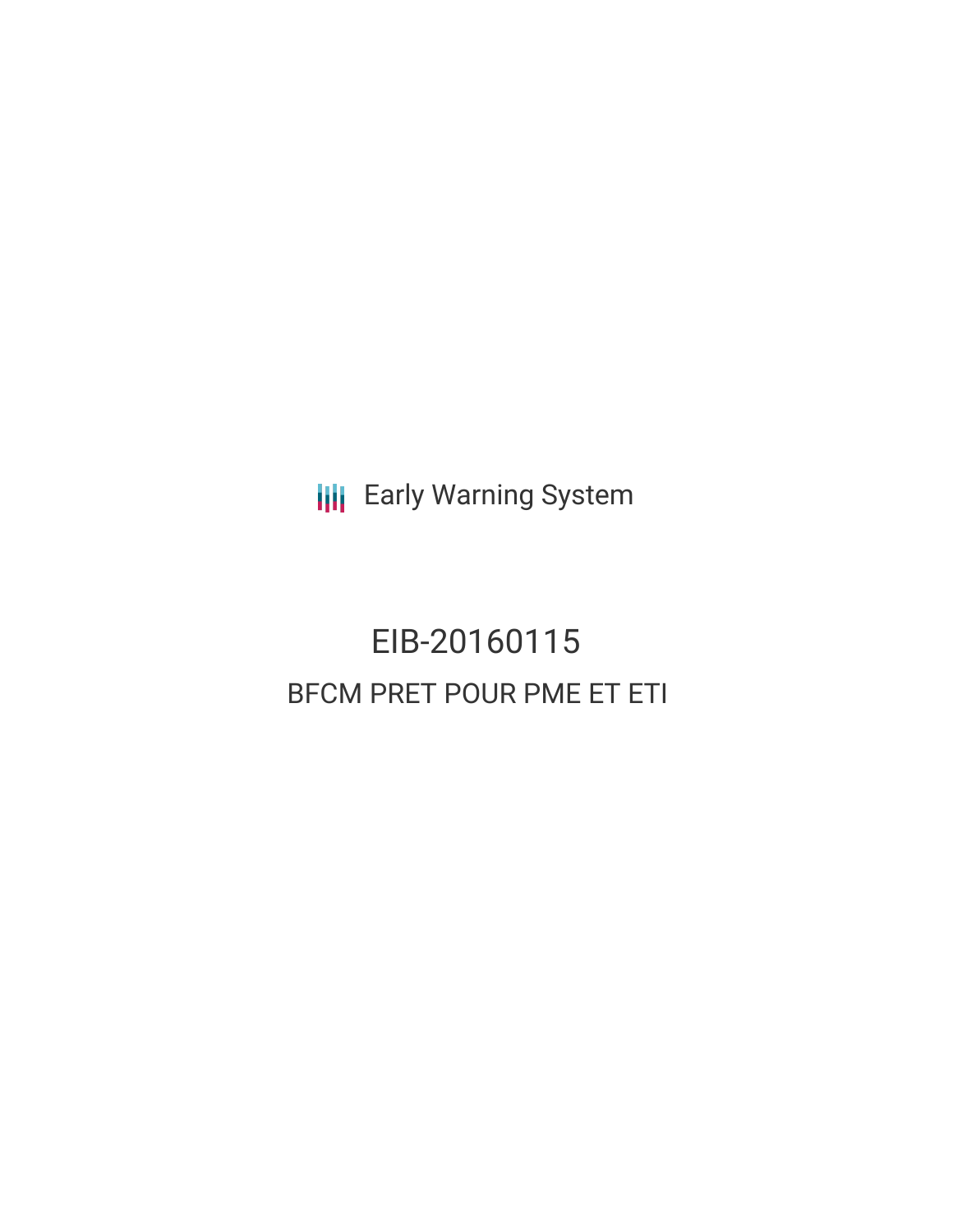| <b>Countries</b>               | France                                                |
|--------------------------------|-------------------------------------------------------|
| <b>Financial Institutions</b>  | European Investment Bank (EIB)                        |
| <b>Status</b>                  | Approved                                              |
| <b>Bank Risk Rating</b>        |                                                       |
| <b>Voting Date</b>             | 2016-12-09                                            |
| <b>Borrower</b>                | BANQUE FEDERATIVE DU CREDIT MUTUEL                    |
| <b>Sectors</b>                 | Agriculture and Forestry, Finance, Industry and Trade |
| <b>Investment Type(s)</b>      | Loan                                                  |
| <b>Investment Amount (USD)</b> | $$526.91$ million                                     |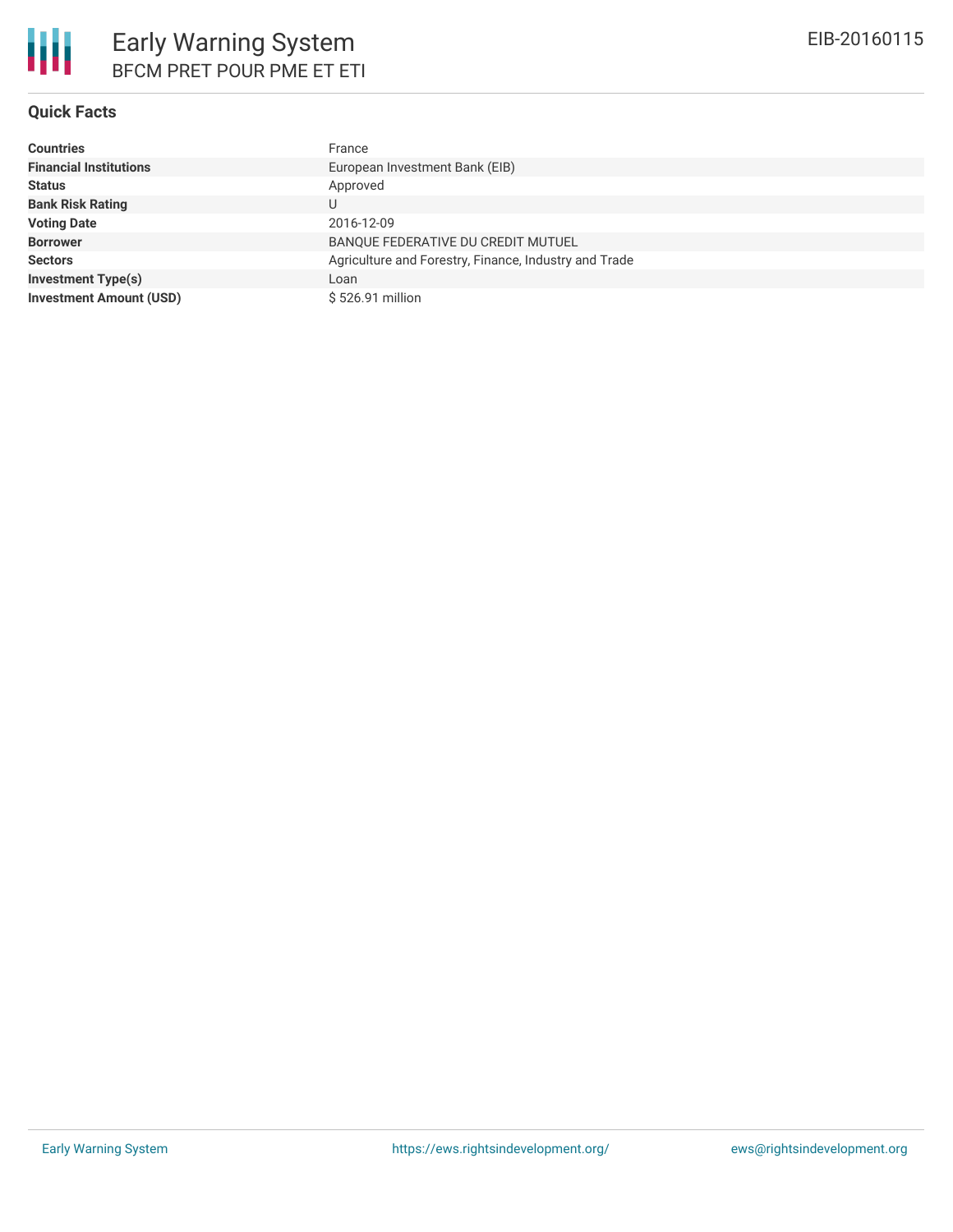

## **Project Description**

This project finances investments in small and medium-sized projects proposed by small and medium-sized enterprises, and medium-sized enterprises, mainly in France.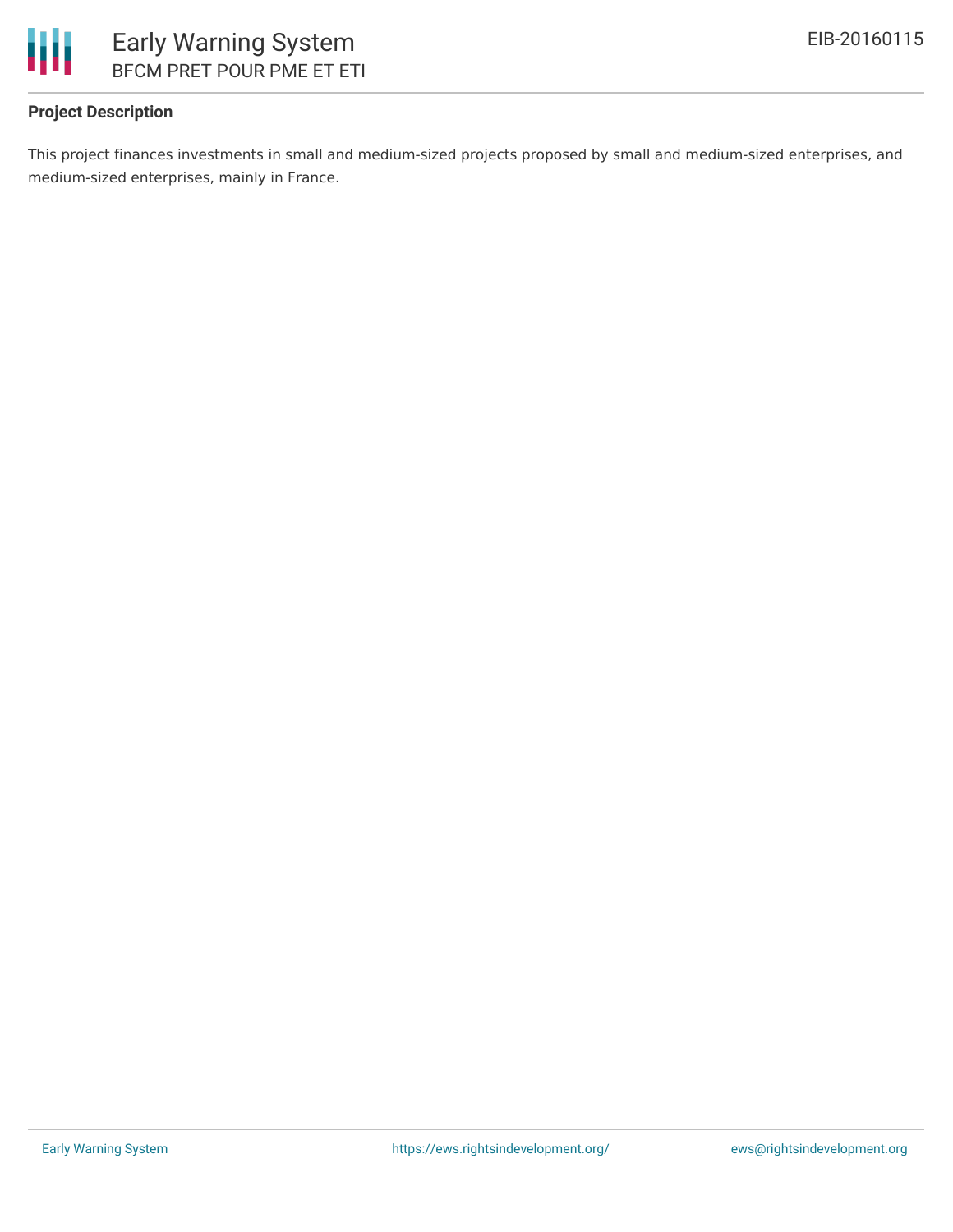

#### **Investment Description**

European Investment Bank (EIB)